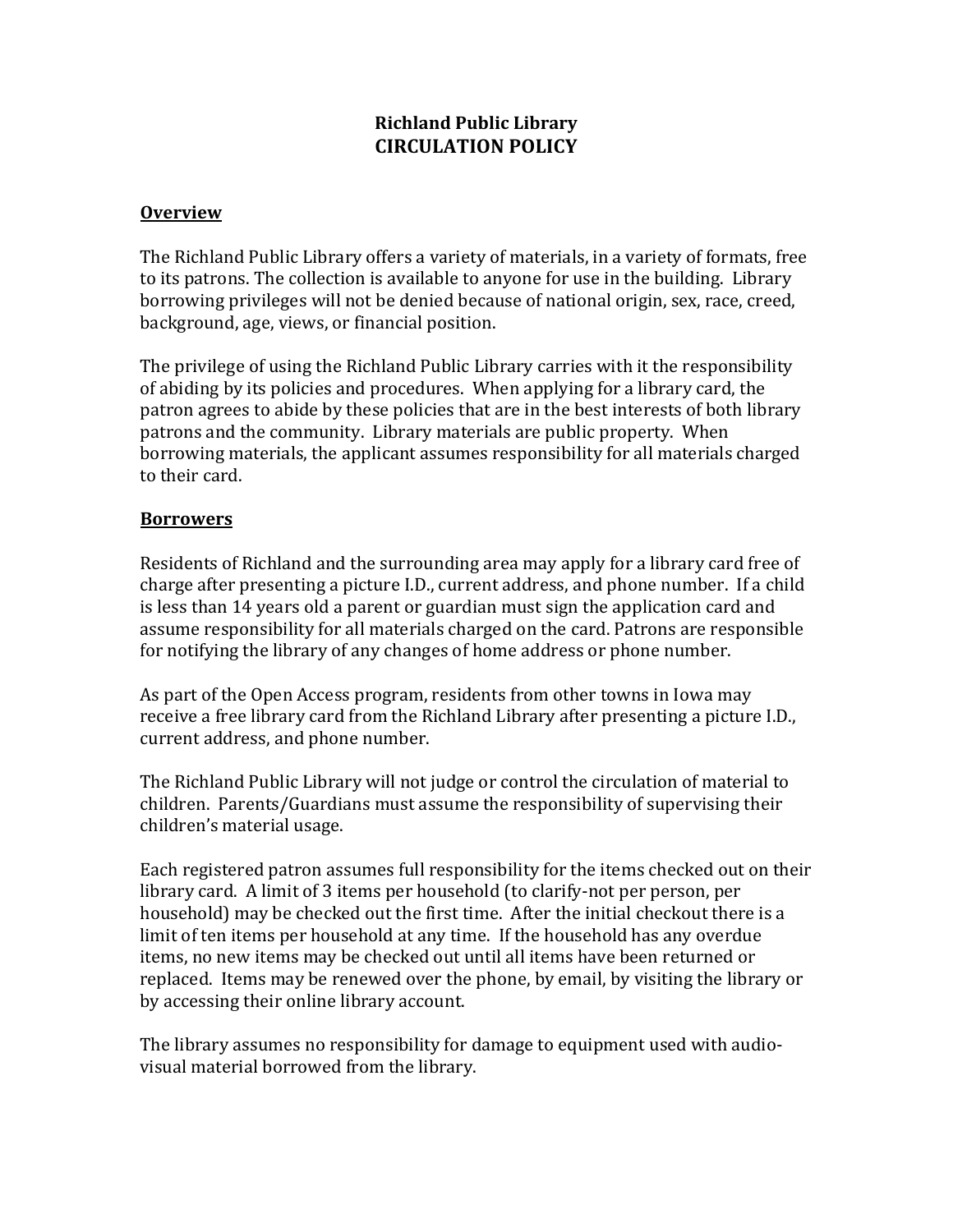## **Overdue, Lost, and Damaged Items**

The patron agrees to return the items by the due date or he/she will be charged overdue fines. Fines are as follows:

\*\$0.05 per day for books and books-on-CD, but no more than replacement costs. \*\$0.25 per day for DVDs, but no more than replacement costs.

Households who have fines accumulating to \$5.00 and/or households who have overdue materials will be unable to check out items of any kind until the fines are paid and overdue items are returned.

If the library item is lost or damaged beyond repair, the patron is required to pay replacement costs plus a \$2.00 processing fee.

If the patron fails to return library material(s) for two months or more after the date that it is due, and attempts have been made to recover the item(s) through phone calls, email, or US mail, it is evidence of theft and the appropriate law enforcement agency may be informed. If the patron fails to return library equipment for one month or more after the date that it is due, and attempts have been made to recover the item(s) through phone calls, email, or US mail, it is evidence of theft and the appropriate law enforcement agency may be informed. See the Code of Iowa Chapter 714.5 for more information.

## **Loan Periods**

The loan period for books, books on CD, and magazines is two weeks. The loan period for DVDs is one week.

Reference material and genealogy material are to remain in the library. In special instances and at the discretion of the librarian, they may be loaned for an agreed upon period.

Patrons may reserve any circulating material and will be notified by telephone or email when the material is available. The patron must pick up the reserved circulating material in one week. If not, it will be given to the next person on the list.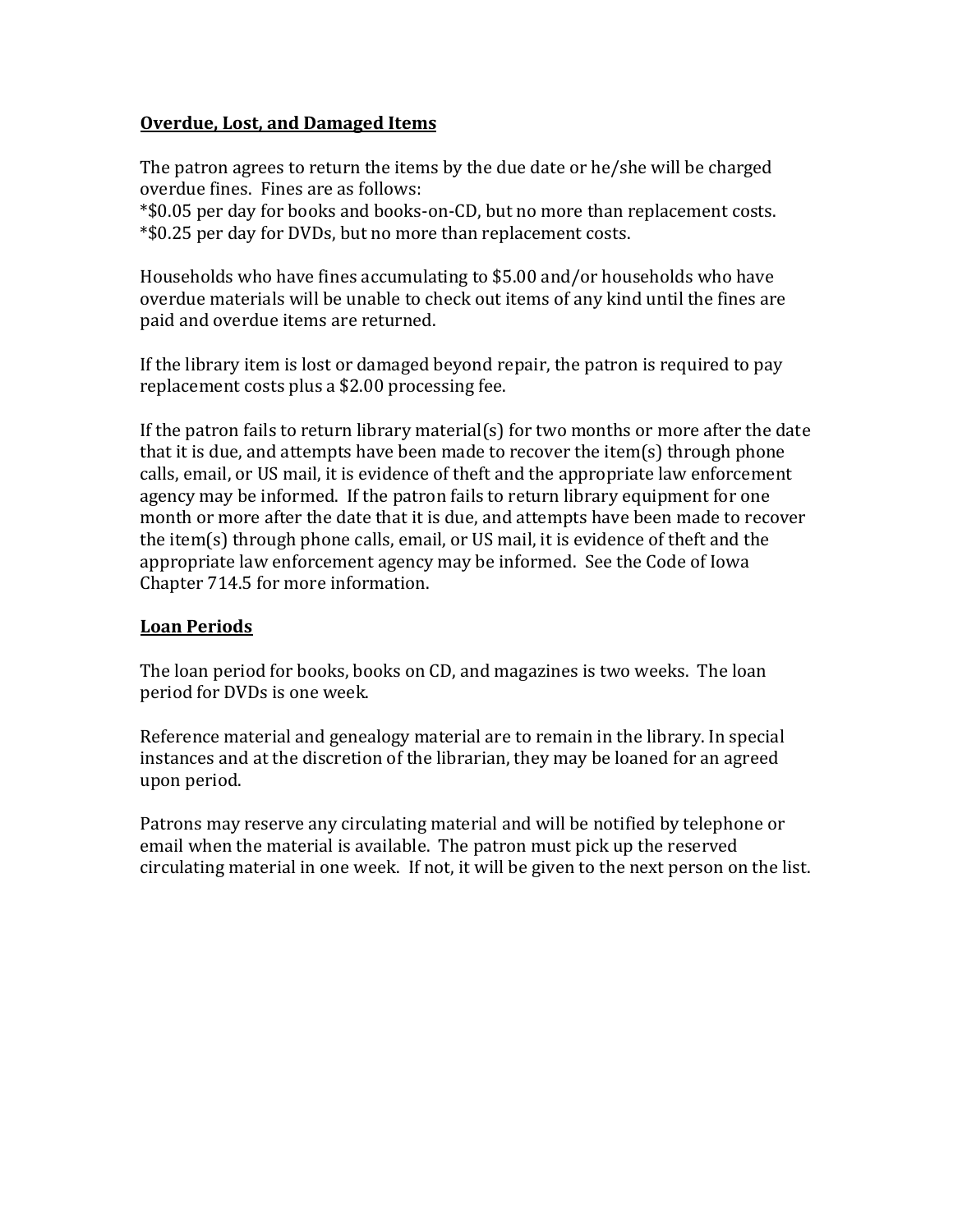# **Confidentiality and Right to Privacy**

22.7 (13) Code of Iowa: Confidential records. The following public records shall be kept confidential, unless otherwise ordered by a court, by the lawful custodian of the records, or by another person duly authorized to release such information: The records of a library which, by themselves or when examined with other public records, would reveal the identity of the library patron checking out or requesting an item or information from the library. The records shall be released to a criminal or juvenile justice agency only pursuant to an investigation of a particular person or organization suspected of committing a known crime. The records shall be released only upon a judicial determination that a rational connection exists between the requested release of information and a legitimate end and that the need for the information is cogent and compelling.

# **Interlibrary Loan**

Interlibrary loan is used only when the Richland Public Library does not own the item in question, when the library's copy is missing, or when the library does not have access to the full-text of the item via online service. Borrowers are responsible for returning items by the due date and in good condition. The due date is determined by the lending library and can range from two to six weeks. Limitations such as 'no renewals' and 'in-library use only' must be honored. There is a fee of \$1.00 per item. School children are not charged for special projects. Libraries may be contacted for renewal.

A late fee of \$2.00/day, but no more than replacement cost, will be charged on all items not returned by the due date. Patrons who fail to return items borrowed from other libraries will be charged for the replacement cost of the item, as determined by the lending library, plus a \$2.00 processing fee.

## **Computer Print Outs, Copies and Scans**

Black and white computer printouts and copies are \$0.10/page and \$0.15/page on cardstock. Color copies and printouts on regular paper are \$0.50/page and \$0.60/page on cardstock. Color copies on photo quality paper are \$1.00/page. There will be a \$0.05 cost reduction for nonprofits and for patrons supplying their own paper. School children may copy or print out up to 5 pages per day for school purposes at no charge. Documents can be scanned to an e-mail address for \$0.10 per page. The staff will make copies and complete scanning requests as time allows. Limits of 10 copies or scans may be placed during busy times.

The patron shall insure that all copyright regulations are abided by.